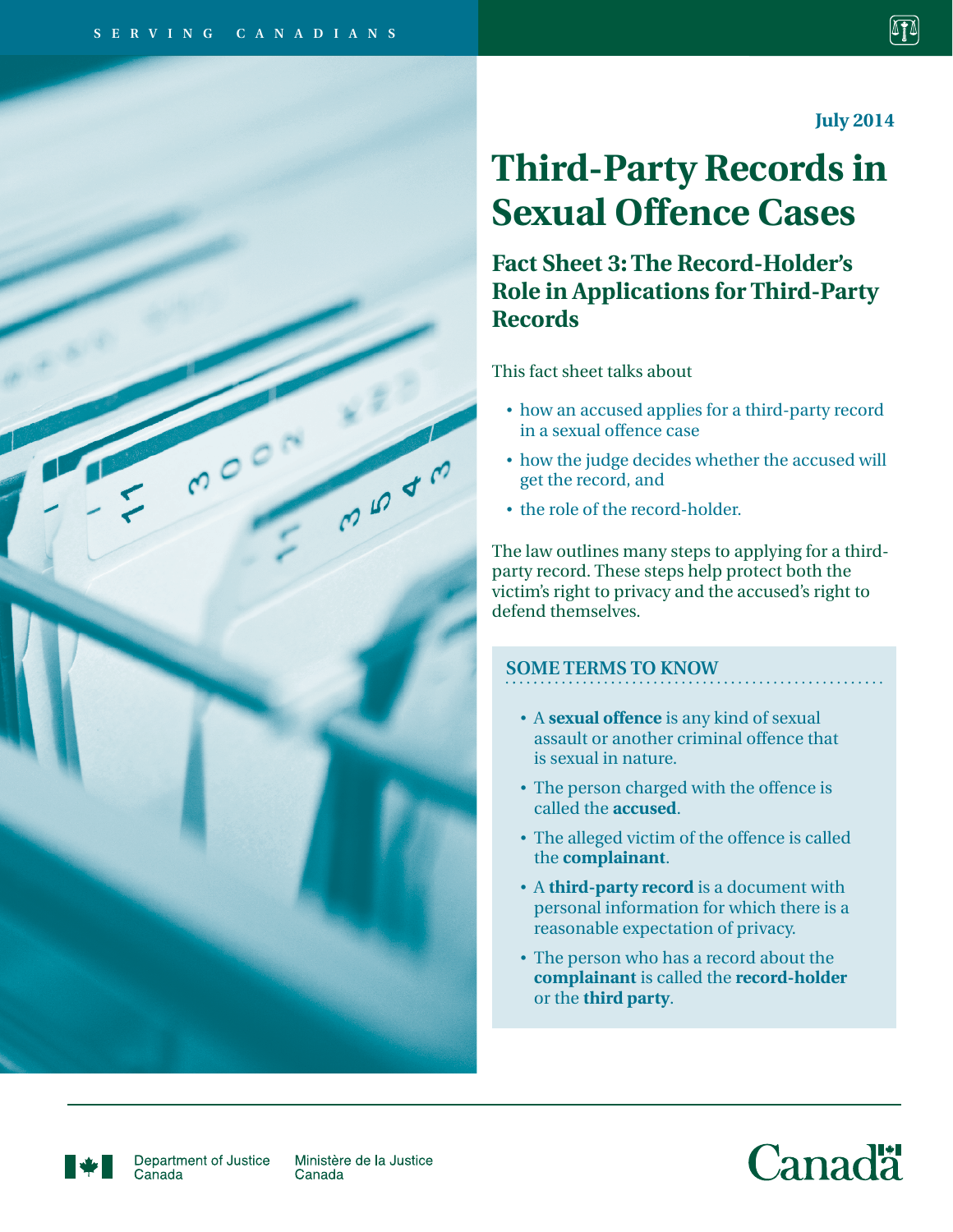#### **WHAT IS A THIRD-PARTY RECORD?**

A third-party record is a document or other record that has personal information about the victim or another witness. It's something that the victim could reasonably expect to be kept private. This means that it's something the victim never thought would be seen by other people.

Some examples of third-party records are

- notes taken by a counsellor, therapist, psychologist or doctor
- hospital records
- records from a child welfare or social service agency
- records from an employer or school, and
- the victim's personal journals.

## **HOW DOES THE ACCUSED APPLY FOR A THIRD-PARTY RECORD?**

The accused can ask for the record by giving the judge a written application. The application must say

- what the third-party record is, and
- why the accused thinks it's important to their defence.

The accused must make sure that all of these people get a copy of the application

- the Crown prosecutor
- the victim, and
- you, the record-holder.

The accused must also make sure that you get a copy of the application and a *subpoena*. A subpoena is an order to attend court. If you get a subpoena, you must be ready to go to court and answer questions about the record.

#### **HOW DOES THE JUDGE DECIDE WHETHER THE ACCUSED WILL GET THE THIRD-PARTY RECORD?**

After the accused has given out copies of the application, the judge will hold a hearing in the courtroom. The judge holds the hearing *in camera*. This means that the public and the media are not allowed in the courtroom.

The accused will tell the judge why they want the record. Then you, the Crown prosecutor and the victim can tell the judge what you think.

The judge will listen to everyone's reasons and decide if the accused has a good reason the think the record has something to do with the case. Just because the record exists is not enough reason for the accused to get the record. The accused must say why they think it's important to their defence.

After the hearing, the judge can decide:

- that you don't have to give the record to the accused, or
- that you must give the record to the judge to look at before the judge decides.

If the judge doesn't believe the accused has a good reason to think the record will help their defence, then the judge probably won't ask to see the record.

But if the judge does believe the accused has a good reason to think the record will help their defence, the judge will probably want to see the record. For example, if the accused had evidence, such as a text message, showing the told you a different version than what they told the police, then the accused could show that to the judge and the judge might want to see the record.